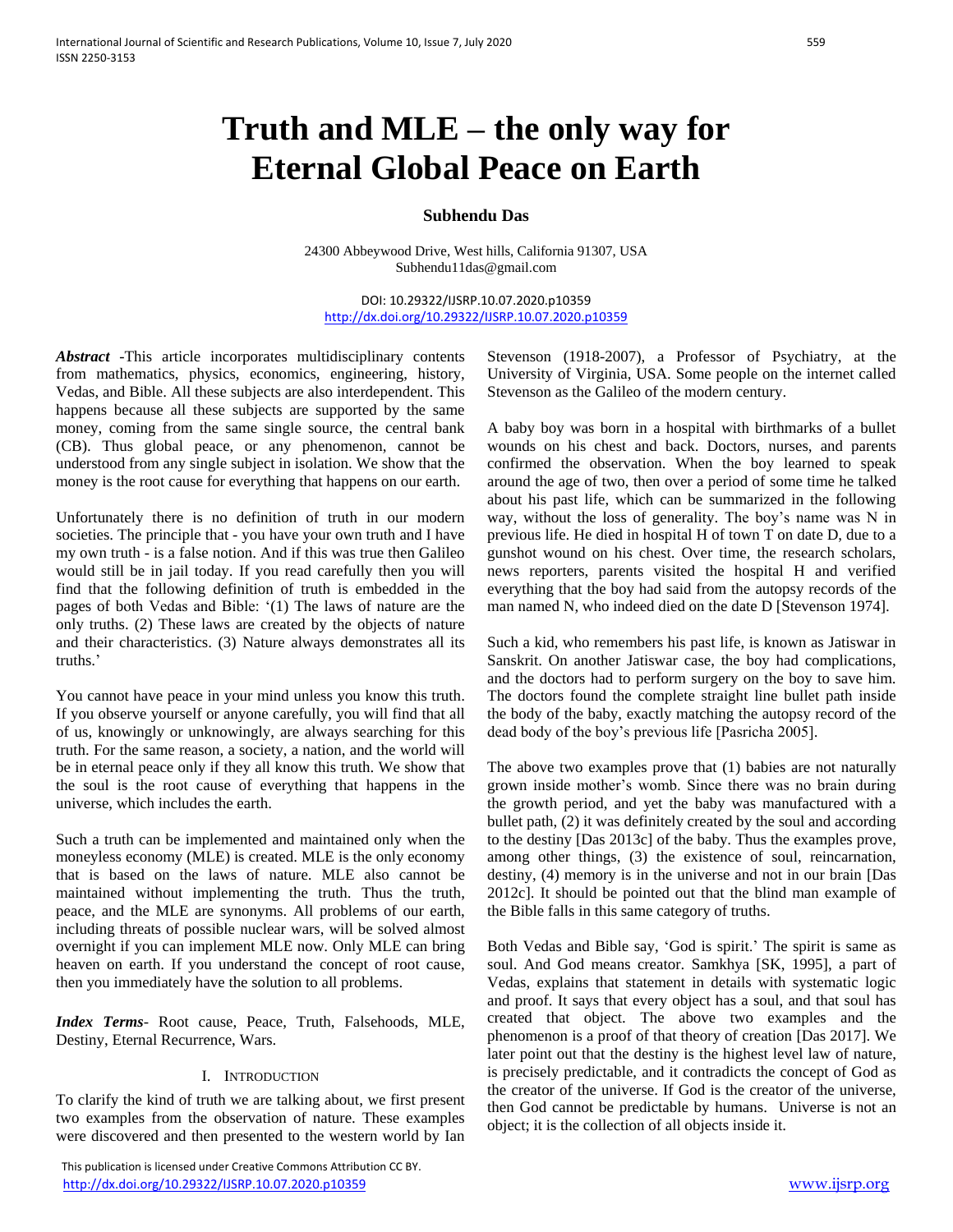Samkhya says if you track any cause and effect chain you will always end up with the same root cause, which is called the soul. That means souls are uncaused, therefore they were never created nor can be destroyed, that means they are eternally existent. This soul is the tiniest invisible particle, and is the only object in the universe that has the consciousness property. Since soul is the tiniest particle, it cannot be broken into pieces, and therefore this soul cannot be a part of another bigger soul. The entire universe is filled with such soul particles, just like the entire environment of the earth is filled with oxygen particles [Das 2017].

*PROBLEM LIST (PR):* Because we do not know such truths and many more related truths, our societies have created many false things which in turn created many problems, which cause pains, and therefore lack of peace. Here is a partial list of some of such Problems (Pr): Wars (local, global, nuclear), discrimination (race, gender, color, nationality, religious, academic), corruption, migration, violence (religious, political, sexual, gun, drug, domestic), family problems (divorce, children, abortion), pollution, poverty (wealth gap, homelessness), medical diseases, financial (unemployment, bankruptcy), lies, cheating, falsehoods (education, democracy), technology issues, natural (wildfire, earthquake, tornado, flood, hurricane), etc.

Any one of these problems will cause lack of peace for any individual. As an example, more than a billion people in our world are under poverty [UNDP 2018] and therefore cannot have peace. If the society cannot protect its members then the society cannot have peace also. We are all interconnected, COVID-19, the pandemic of 2020, proved that very well. Therefore, if any one suffers, then we all suffer.

*CONTENTS:* Rest of the article contains the following subsections. (1) First we introduce the Definitions of Truth, Peace, and Moneyless Economy (MLE). (2) Then we give an overview of what the New Peaceful World would look like if we implement Truth and MLE. (3) Next we try to see how we ended up in the present state of our world by describing how we created the items in our problem list Pr. (4) To approach the peace we then find that there is a Root Cause for every problem, and it is always the same, money at the level of earth, and then beyond money, the root cause is soul at the level of the universe. (5) This root cause then helps to characterize the problems in a unified way and we discuss Global Destiny and one of its special features called Eternal Recurrence. (6) We show in the Dependence subsection how Truth, Peace, and MLE are dependent on each other. (7) Finally we discuss Global Peace, Myths about Global Peace. (8) We discuss how a Global War for Peace or some other catastrophe that can or must happen to end this civilization. The death of every object in the universe is a law of nature, and our civilization cannot be an exception.

# II. DEFINITIONS

In this subsection we give definitions of truth, peace, and moneyless economy (MLE). In another subsection we show how they are interdependent.

# **TRUTH**

Unfortunately there is no definition of truth in our modern society. Most common understanding about the truth is that – 'you have your own truth and I have my own truth'. But if that is correct then Galileo would still be in the jail today. If you read Vedas and Bible carefully, and for that matter all books of any religion, you will find the following definition of truth is embedded in their pages and in their theories.

Truth (Tr): (1) Laws of nature are the only truths. (2) These laws are created by the objects of nature and their characteristics. (3) The nature always demonstrates all its truths.

Clearly such truths are unique, universal, and eternal. Unique means one law will not contradict another law, they are independent, and there will be no redundancy. It also means everybody will understand them in the same way. Universal means if a law is valid in USA, then it must be valid in China also. Similarly, if a law is valid on earth it will be valid in any other planet in any galaxy in the universe. And finally, eternal means, if a law was valid million years back, it will be valid now, and will remain valid million years from now. This truth is neither objective nor subjective, because every object has a soul, and the soul is the only particle that has consciousness. Thus such truth (Tr) is the only unifying force at all levels of the universe.

Nature always demonstrates these truths for us to observe, learn, and emancipate. You can see that humans always show us, like in news, if they observe something new for others to learn. The same is true for all objects of nature, because they all have souls, and they want to interact with each other. Therefore, if something is not observed in nature then that cannot be a truth. Fortunately though, all such truths are available on the internet, but you must learn to seek them.

Examples of such laws are: Reincarnation, Destiny, Yogic Power, Eternal Recurrence, etc. Notice that none of them are known to us in modern societies; yet they are all described in all books of all religions, including Bible.

# PEACE

Merriam Webster [Mwb] dictionary says peace is a state of tranquility or quietness of mind. But I can never be in such a state of mind under any one of the above Pr problems. Therefore my society also cannot be in peace. Such a definition does not help anyone to achieve peace and remain in peace. Institute for Economics and Peace, in their positive peace report 2019 document [PPR 2019], says – 'Positive Peace is defined as the *attitudes, institutions and structures that create and sustain peaceful societies*.' Clearly, peace is defined in terms of peaceful, and which remains undefined. Without a meaningful definition of peace you cannot achieve peace in our world.

We take the following definition of peace from Vedas [SK 1995]. Vedas say (Pc): 'you cannot have peace in your mind unless you know the truth'. This definition is quite obvious also, because we are all continuously searching for truth. Bible also has similar statements. For the same reason a society must also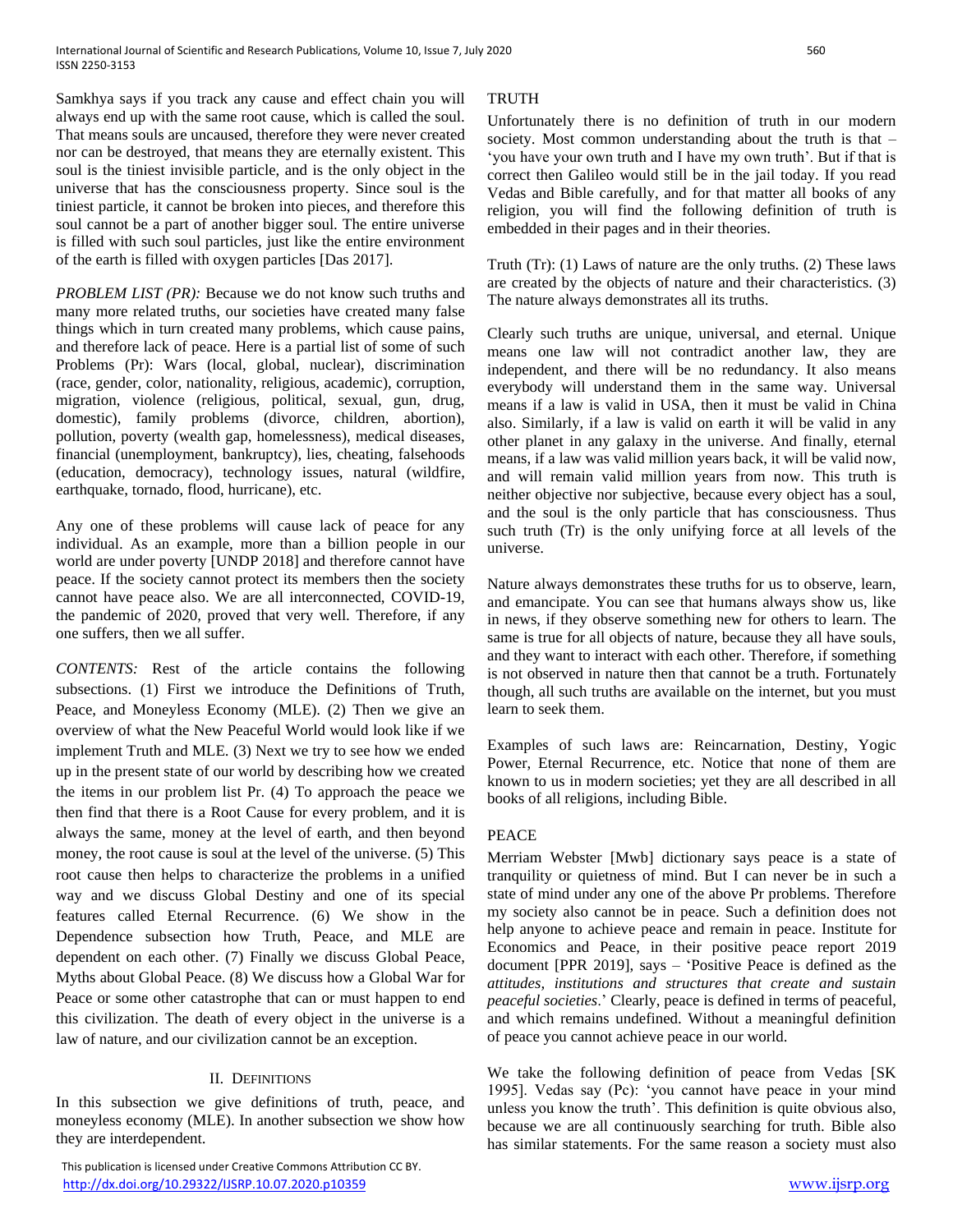know the truth to remain in peace, and therefore the nations and the world must also know the truth. Thus the foundations of the world community must be based on truth to enjoy ever lasting peace. The reverse is true also, if there is no peace in the world, then there will be no peace inside the homes.

Thus peace propagates from individual to the universe and vice versa. Thus everything in the universe is simultaneously interconnected. And the root cause, as we learn from the observation of nature, behind this interaction is that we are all souls. Thus the universe is not only physically interconnected but we are also interconnected by the consciousness property of our individual souls. All people must understand and properly verify the truth about souls, only then we can have peace. See the book [Das 2014a] for many proofs for the existence of soul, viewed from three different independent angles – reincarnation, yogic power, and human destiny. Jatiswar example is one such proof which actually demonstrates all three angles simultaneously.

This knowledge or truth about the soul should be the foundation for peace, because this soul is the root cause of all causes in the universe. This is like money, in the sense that money is the root cause of all causes of everything or every activity on earth. If you continue digging deeper after money, you will then find the soul as the next deeper level root cause.

## MLE

In moneyless economy (MLE) there is no money, neither digital nor paper currency, of any type. Under MLE we work free and get everything free. MLE can give us complete freedom and democracy, with any life style you want. MLE is not socialism, because socialism uses money. MLE is not slavery also, because slavery does not give freedom. It is the only natural economy, and therefore it obeys all the laws of nature.

Actually, the idea of MLE is embedded in the present form of CBE (central bank economy), although MLE is a hundred year old concept [Das 2012a]. By giving money you can make anybody do anything you want. Thus CBE is a dictatorship. But MLE will give you a true measure of your success, true value of your wisdom, and your true entrepreneurship for the society. MLE provides the real freedom and democracy, for everybody, rich and poor, equally. The rich can become richer and can even own the whole world under MLE, just like the sun owns the entire solar system. In Ramayan period the king Ravan was the owner of the entire solar system. Note that every planet and the sun also have their own individual souls.

# HOW MLE WORKS

All employees of every employer will have an electronic photo identity card. Eventually all people on earth will have such cards. Everyday all employees will swipe their cards as they enter and exit, to and from their work. This card will have, among other things, a 'Y' written electronically, indicating that Yes, the person has worked full time for the previous week.

When the person will go to a grocery store he will buy whatever he needs, as he does now. He will then swipe the card and leave the store. He will similarly go to his apartment or bank, for home

 This publication is licensed under Creative Commons Attribution CC BY. <http://dx.doi.org/10.29322/IJSRP.10.07.2020.p10359> [www.ijsrp.org](http://ijsrp.org/)

rental or mortgage payment, and will swipe his card. There will be no money exchange anywhere. Nobody needs to know what is written in the card, just like we do not know what is written on our present credit cards. There will be a nationwide database for all such cards, just like the credit cards.

Employers will not pay any money to any employee; people will not pay any money for food and shelter. The present economy will thus run exactly the way it is now. Many other details like (1) what happens when a person does not work, (2) what if he wants a vacation, (3) how about the single mother, (4) retirement, (5) travel and hotels, etc., are all discussed in the MLE chapter in the free ebook on Soul Theory [Das 2014a].

#### III. NEW PEACEFUL WORLD

Let us examine how a new peaceful world will look like under Truth and MLE. It appears though that it will be easy to understand that all problems will automatically vanish and heaven will come to earth. But still we illustrate the new world using some small problems and large problems of the present world from the problem list Pr created by the central bank economy (CBE).

*POVERTY***:** Clearly there will be no unemployed persons, because employers will not have to pay any salary. The person can go anywhere freely where he feels he will be qualified and he will be hired. He will not be forced to work on the job that is available. The travel and accommodation to job site of his choice will be free. The person can even implement his own idea and sell it to others, because labor and materials will be free, he will not be required any financial investment. More details can be found in the MLE chapter of the Soul Theory book [Das 2014a].

*DIVORCE:* Most of the reasons for divorce in a family are due to lack of money. That problem will vanish under MLE. Loss of love between couples will be rare also because both can get all the comforts they need. Every family can get free maid services, car drivers, care givers, kitchen cooks, elderly cares etc. People can even raise their kids in a large joint family and in large houses. A joint family can help to avoid conflicts, and provide philosophical support. However, such joint families cannot be compared with the past joint families, because they were constrained by money.

*SEX WORKERS:* Many families break apart because of extramarital sexual activities. For such people sex workers will be available as legal jobs. Any job that society needs will be legal and part of the society. Such workers will also live in beautiful houses, well maintained by free gardeners, lawnmowers, maids, painters, drivers, free cars, etc.

*HOUSING:* Suppose I desire a house in Manhattan, in New York city. Under MLE house price is meaningless. So, all houses will be free. Manhattan is now a center for financial activities. Since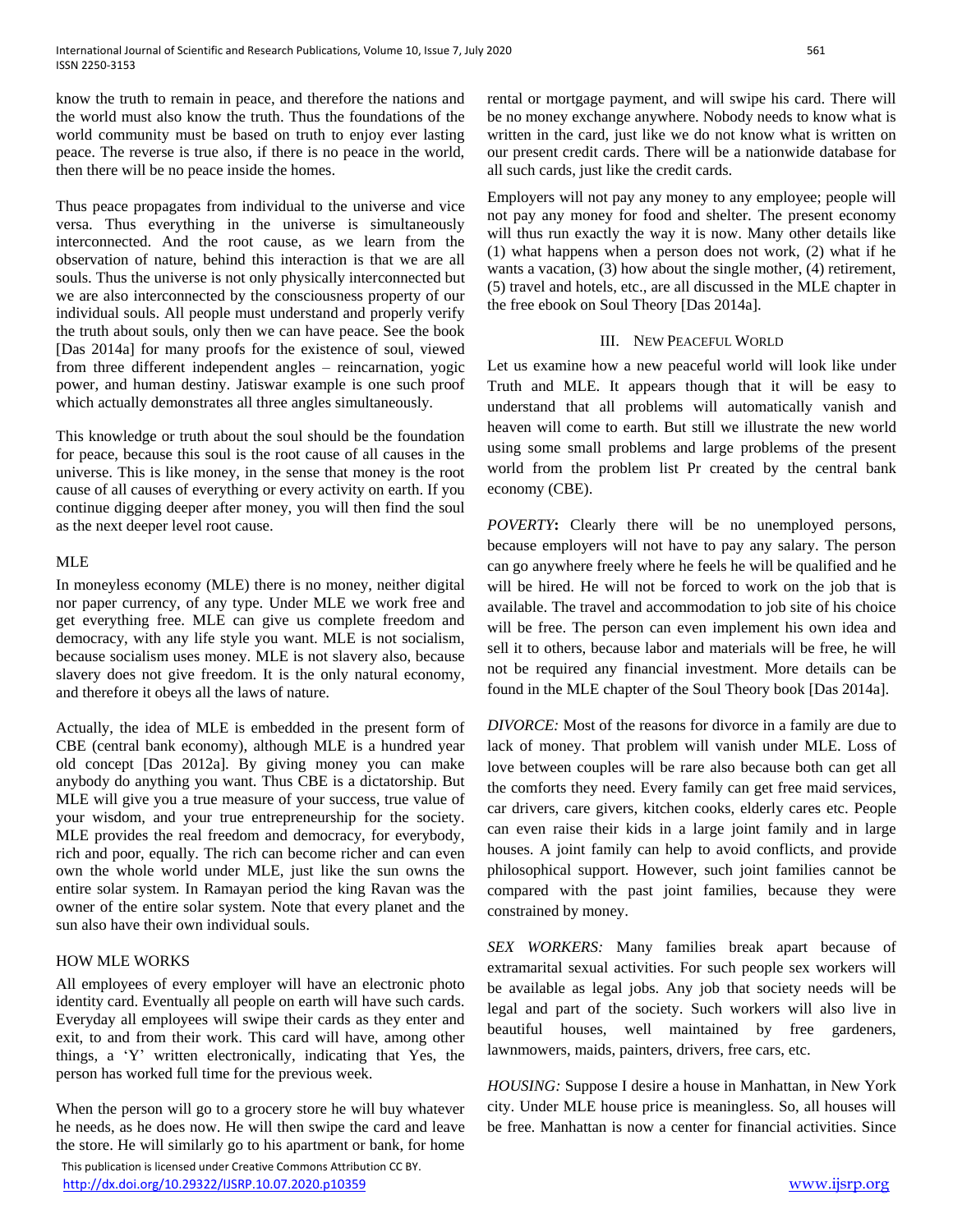money is gone under MLE those jobs will be gone too. The city will lose its demands, and people will move out and prefer to stay in houses with gardens and lawns. So there will be many vacant apartments in the sky scrapers, and anyone can occupy them. So very soon you will be able to own the entire Manhattan city, if you so desire.

*GUN VIOLENCE:* Gun manufacturers will stop their business, because there will be no need for guns for private citizens. All properties will be free for everybody, so nobody will try to steal your wealth. Migration will stop, no one will threaten your job, and so there will be no loss of employment, since employers will not have to pay salary. There will be no racism also. Because people will know the truth that in the previous birth you were a person of the race that you hate now. So the fear of job loss due to racism, migrants, religious affiliation, etc., will vanish.

*NUCLEAR WARS:* There will be no need for weapons of mass destruction, as no government will threaten any other government for stealing wealth and labor of other nations, since everything will be free. Nations will be ruled by the native people. Foreign workers will be very few and therefore will be highly desired and respected. High level yogis will be available to convert all nuclear materials to say, talcum powder, with no disposal hazards. See the yogic power chapter in the book on Soul Theory at [Das 2014a].

*GOVERNMENTS:* There will be no need for governments. All industries will be privately owned, there will be no need for providing security to industry owners and also for people or employees. There will be some management of people to see that at least one able bodied-family member is working. However, it is beyond imagination that somebody will not do any work, because the person will be naturally guided by the destiny, and he will not be forced to work on jobs that he does not like.

*HOSPITALS:* Health care will be provided free also. The medicine companies will not give medicine unnecessarily to keep people sick and unhealthy. Most of the drugs will vanish. Giving injections to babies will automatically stop. Unless somebody is sick drugs will not be given to people on mass scale. All medicines will be free also. Use of placebo will become more dominant.

#### IV. CREATION OF PROBLEMS

In this subsection we show how our present societies slowly created all the items in the problem list Pr over the past thousands of years. We illustrate some problems and their origins.

*IGNORANCE:* One of the most important problems is the removal of reincarnation from the Bible in around 600 AD. However, there are still many verses that may be considered to

 This publication is licensed under Creative Commons Attribution CC BY. <http://dx.doi.org/10.29322/IJSRP.10.07.2020.p10359> [www.ijsrp.org](http://ijsrp.org/)

indicate reincarnation. Like the following – 'Whatever has happened will happen again.' This can mean that since you are here now on earth, therefore you were here before, and you will be on earth again in the future. Reincarnation is the greatest discovery of the mankind but money and money power did not like it for its business and so it was removed. Now all over the world the concept of reincarnation has almost vanished and we have all become ignorant. We now say we have only one life to live, and then heaven or hell [Das 2018].

*PROCESS:* Another important observable milestone happened when, about 400 years back, Galileo was jailed for observing the nature to discover the truth. Money, money power did not even want to see what he discovered. We call it the Galileo phenomenon. This phenomenon is still happening all over the world, in our industries, governments, and academic institutions. We have different names whistle blowers, traitors, most dangerous man, conspirators, etc.

This made all people scared, and they realized that truth cannot be discovered, because it will reveal the truth about money power. So the entire scientific process was changed. Now, it starts with assumptions, then based on manipulations of the assumptions results are created. But we know that the assumptions are false, therefore all scientific results must be false also. This is so because false can never become true. Thus our entire education system is false now. We point out some false ideas or objects that created large scale problems and falsehoods [Das 2019].

*REAL NUMBERS ARE FALSE,* because they are not objects of nature, and so you cannot touch, see, or feel a real number. Also, real numbers are considered as points on a straight line. But a straight line does not exist in nature either, because all objects in the universe are continuously moving with respect to each other. Since false can never become true, no matter in how sophisticated ways you manipulate the false (falsehoods), the entire mathematics must be false. Since physics uses mathematics, the physics must be false too. You can then see that our entire education is false. This idea of straight line created infinity which in turn destroyed or corrupted math, physics, and engineering [Das 2012b].

Professor Quigley (1910-1977), a mentor of US President Bill Clinton (1993-2001), said education has three negatives and one of them is – 'never teach the truth [Quigley 1966].' Interestingly, how did Mark Twain and many other western philosophers come to know the same conclusion 'Majority is always in the wrong'? What insights they had? How can you expect peace when our education is false? So, from childhood days we are giving false education. People do not understand now why and how everything is happening and we all remain frustrated.

*ASSUMPTIONS AND EXPERIMENTS:* Just to convince the reader a simple example, Newton's first law is described. Newton said – 'An object will continue in motion with a constant velocity in a straight line.' Clearly nobody has seen such an object, because Newton assumed 'an isolated environment or in the absence of an unbalanced force', which is not possible, since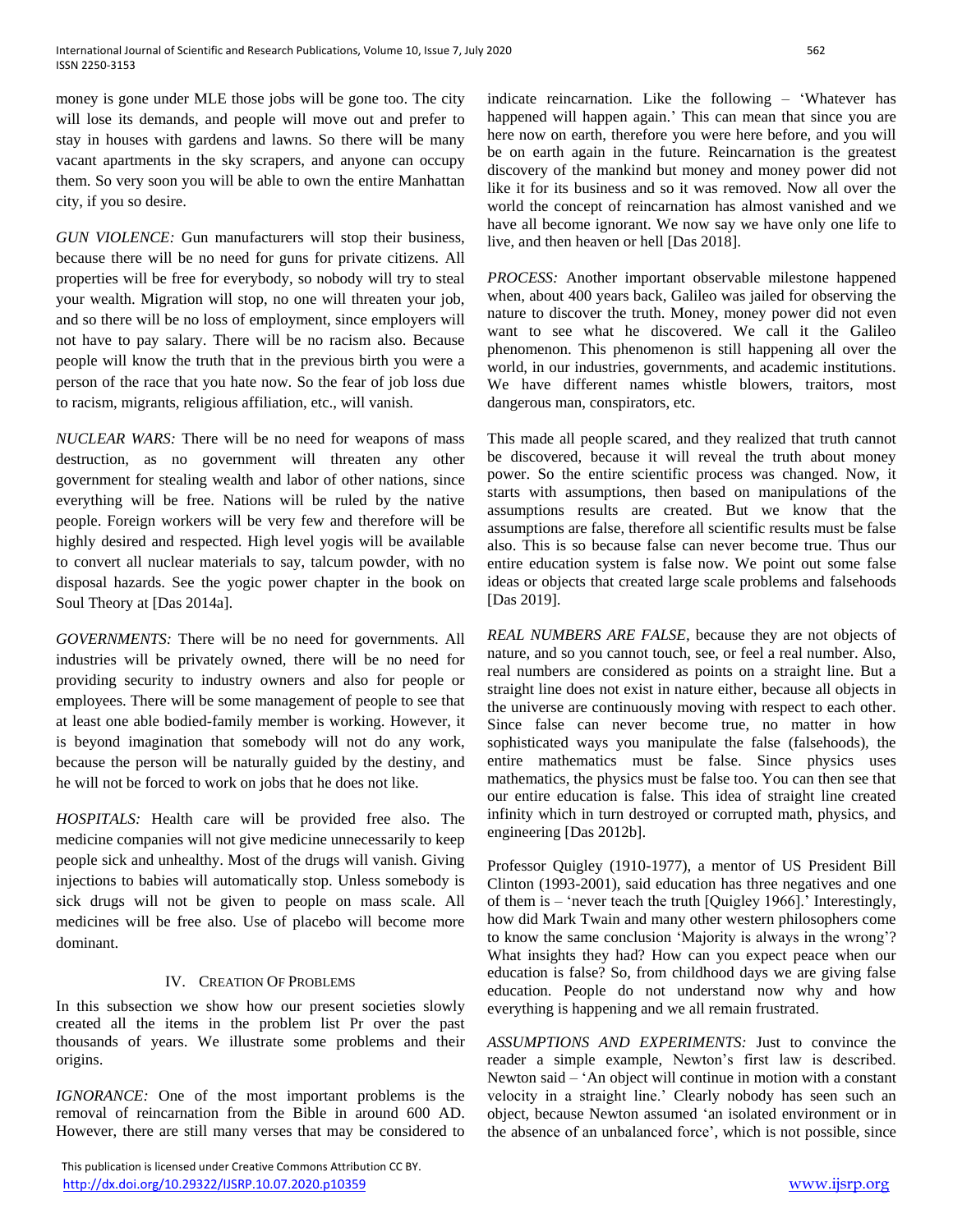gravity is there everywhere in the universe. Moreover, there is no straight line in the universe. For more examples see [Das 2019]. It should be noted that Einstein also assumed that Newton was correct and used it, as inertial frame, in his special relativity theory; therefore SR must be wrong too [Das 2014b].

No engineering experiment can prove any theory, because all experiments will automatically reject all assumptions of the theories, because engineering is part of nature. And since without the assumptions the theories are all wrong, therefore no experiment has proven any theory. Therefore so far, nobody has verified any theory correctly. Realize that all engineering experiments are correct, they prove or demonstrate a law of nature, but they can never prove any theory based on any assumptions.

*ENGINEERING IS CORRECT,* because engineering uses objects of nature. However, engineering is unreliable, unsafe, and pollutes the environment. This happens because engineering also uses false mathematics, false science, and false money [Das 2012b]. Any product that deals with objects of nature is called engineering. Therefore cooking, foods, medical surgery, chemistry, roads, bridges, computers, airplanes, rockets, missiles, etc., are all engineering activities or products.

*MONEY IS FALSE ALSO,* because money is not an object of nature. Since money is false, money must be free and abundant at its source, which is the central bank (CB). Bloomberg News found that CB gave secretly more than 10T dollars as bail out money to save the banks during 2008 recessions. At that time US GDP was nearly 14T dollars [Das 2011]. This false money separated, isolated, or discriminated every individual from everything else, that is, from another person, from nature, and therefore from peace. Notice that money is a real number too.

You will never be able to justify the statement – Apple is \$10. We have assigned money value to every object on earth, and none of them can be justified by any means. You can say that land is \$1, labor is \$2, etc., and so total will be \$10. But the question still remains the same – why the land is \$1. Similarly, we have assigned to Mr. X \$10/hr and Mr. Y as \$1000/hr, which cannot be justified either.

Since every object and every activity is assigned a money value, you will not find any event, including peace, which is not influenced by money and money power. Therefore the root cause of every problem in Pr can be always traced to money. Thus we are wondering and running around like headless chickens inside a false society created by the false money and the money power.

*POVERTY:* All activities of the central bank economy (CBE) are designed to create rich people. But you cannot become rich without stealing from others. The major processes for the CBE are private businesses, giving loans, interest charging, creating recessions, etc. Examine the graphs to see how rich is getting richer and poor is getting poorer in [Das 2011].

Let us see how businesses create rich and poor. We make a product at \$5, then sell it at \$15, and thus steal \$10 from every person. The owner of the industry becomes richer and the people

 This publication is licensed under Creative Commons Attribution CC BY. <http://dx.doi.org/10.29322/IJSRP.10.07.2020.p10359> [www.ijsrp.org](http://ijsrp.org/)

become poorer. Thus profiting is same as cheating or stealing. Creating recessions is another way for large scale nationwide theft of wealth by the rich. A Stanford University article says more business means more poverty. See the graphs, created from government data, to examine how interest rate creates unemployment in the article [Das 2011].

Keynes, a well known figure in the economic theories, says –

'By a continuing process of inflation, governments can confiscate, secretly and unobserved, an important part of the wealth of their citizens. By this method they not only confiscate, but they confiscate arbitrarily; and while the process impoverishes many, it actually enriches some. … The process engages all the hidden forces of economic law on the side of destruction and it does it in a manner which not one man in a million is able to diagnose'.

As we know that governments are also controlled by money coming from the central bank. There are many US presidents and modern economists who also have said the same thing [Das 2011]. Note the phrase 'not one man in a million' is very much similar to what Mark Twain said, 'Majority is always in the wrong' [Twain 1915].

# V. ROOT CAUSE

We find that there is a root cause for every object and every activity in the universe. This root cause is same in every case. Therefore this root cause will give us a unified theory to understand the universe. In our technology for example, we have a microprocessor, which can solve all problems from all subjects.

# ROOT CAUSE

For every effect there is a cause [Das 2017]. Since cause and effect are similar we can call them by any name. Thus for that cause there will be another cause. So if we trace any chain of cause and effect, after a finite number of causes, we will end up with a cause which will not have any more causes. This last cause will be same for all chains. This cause is thus uncaused and is called the root cause. This root cause is called the soul. Souls are thus eternally existent. This root cause cannot be eliminated. A soul cannot be killed. All souls together create the global destiny, which therefore is also eternally existent.

Princeton University has demonstrated that even man-made objects like an electronic circuit board has a soul and it can interact with human intentions. A Japanese scientist has shown that water crystals change shape according to our desires. All animals also have souls, we have given butterfly example here. Thus every object including earth, nations, societies, have souls. They all behave in the same unified way as humans do, and according to the same global destiny [Das 2019].

On our earth, a little thinking will show that the root cause is money. Since every object and every activity is assigned a money value, everything that happens is a consequence of money. However, since money is not an object of nature, therefore money is false, so money can be removed, and will not affect anything in our life. We can create moneyless economy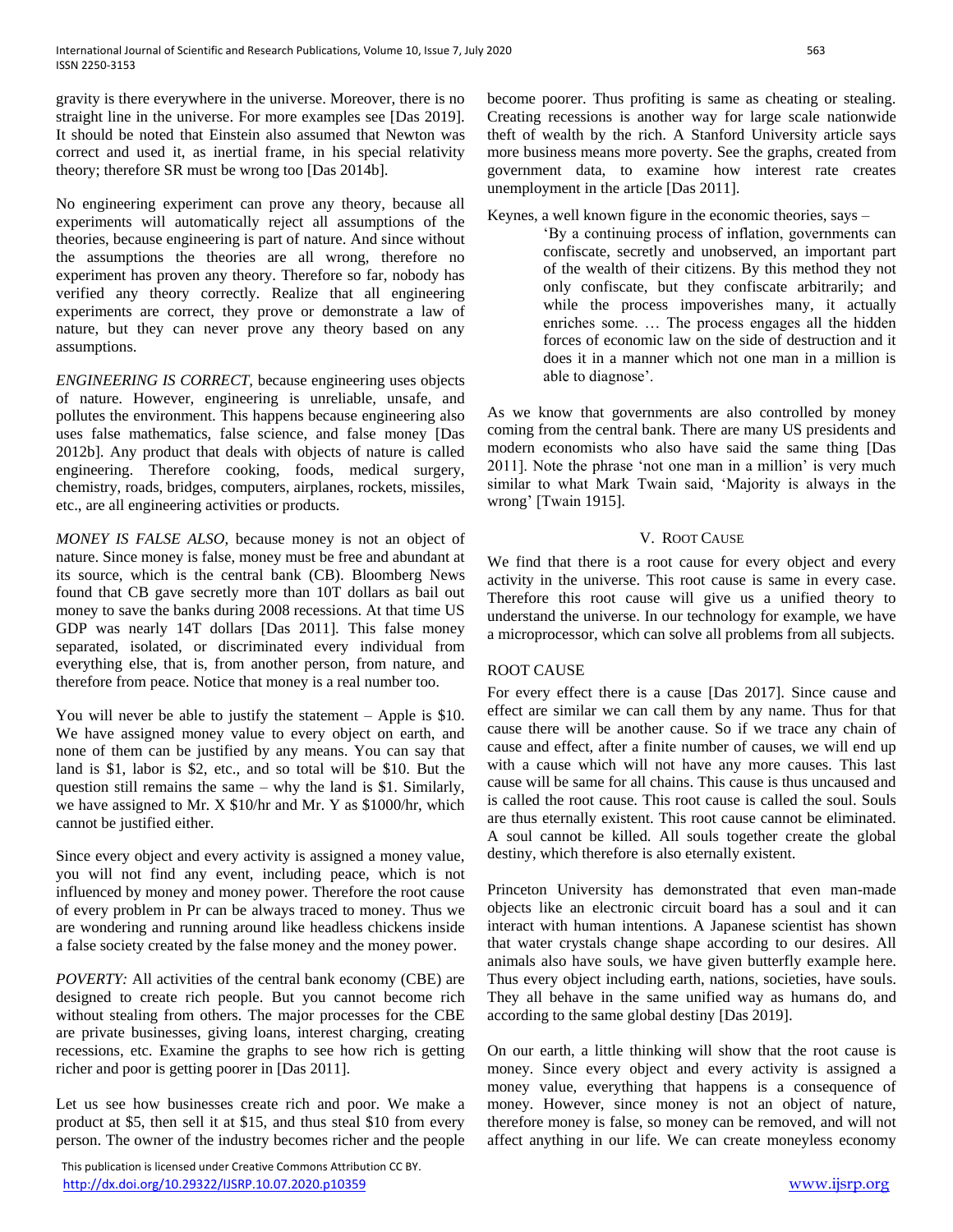(MLE). Thus at the level of earth, the root cause is money and at the level of universe the root cause is soul. If you search any cause and effect chain beyond money, of course, you will find the soul.

## ROOT CAUSE ANALYSIS

Root cause is always known, it is soul at the level of the universe, and it is money at the level of the earth. However, for a better understanding of events, we can try to find the cause and effect relationships for any event that we want to investigate. In many cases it is very difficult to know which one is cause and which one is effect. That is, we may not know if A caused B, or B caused A, since cause and effect are similar in nature. It is also possible that there may be a chain of causes X1, X2, X3, etc., which eventually caused A. Or even there may be a cause R which directly caused both A and B. Since there is a root cause, therefore the last option is always the correct one, where R is soul or R is money.

*AN EXAMPLE:* Let us consider the example of eclipse. You can ask why the eclipse happens. Here eclipse is the effect or the event and the answer to your why question will give you the first cause. You can say that the shadow of the earth falls on the moon. You can stop here and feel happy, but then you will not know the root cause. So you can ask again why the shadow covers the moon. The answer will be because the moon rotates around the earth. You can then ask why moon rotates around earth. The answer is – otherwise they will fall on each other. Why they will fall, because of gravity.

But gravity, fall, attract are synonyms. We have seen that humans can levitate, fly, and walk over the ground. Saint Joseph of Cupertino is an example [Grosso 2015]. Thus we do not know the gravity, and therefore we do not know why the eclipse happens. If we do not know the root cause then we will always remain ignorant about all our questions. Such ignorance will keep us unhappy. We will not know that we do not know, but we will be devoid of peace. We will not be able to solve any of our problems in Pr.

*ASK NO QUESTIONS:* The scientists stopped us at gravity and they did not want to ask any more questions to go beyond that point. It is the money and the money power that stopped them from investigating the Saint and they said levitation is false. So the root cause here is money at the level of earth. But the real answer is soul at the level of the universe. By performing yogic meditation we can learn how to levitate and then know that the real reason is the soul. We do not need wings to fly. If one soul can do something then every soul can do the same thing [Das 2018]. However, we are all guided by our destiny; we cannot do anything we want. We are not our bodies or brains, we are our souls.

Asking a series of questions will lead to the root cause, and the answers will always end with money and then to soul. But we can also stop at any point and feel satisfied with our answers. But then you will never know the truth and become happy. The entire society will remain unhappy and nobody will be in peace. In case of gunshot death, for example, we can get the shooter and jail

 This publication is licensed under Creative Commons Attribution CC BY. <http://dx.doi.org/10.29322/IJSRP.10.07.2020.p10359> [www.ijsrp.org](http://ijsrp.org/)

him. And never try to track the cause and effect chain. Such situations make everybody unhappy.

## VI. GLOBAL DESTINY

*NO FREEWILL:* We must have some reasons for any action we take. Therefore our reasons control our actions. So, we cannot have freewill then. Since reasons come before we act, our past reasons control our present action. Thus we cannot have freewill at the present moment. In the same way our past is controlled by another past. Bible also confirms this rational  $-$  'what we sow is what we reap.' Thus no-freewill is a law of nature, and therefore is a Truth, according to Tr. For proofs by observation of nature on no freewill see Pat Norris example [Green 1977].

*NO CHOICES:* Our mind works sequentially, that is, we cannot think nor do two things simultaneously at any time. We always do only one thing at a time. You can verify it yourself by monitoring your thoughts for few minutes. Thus at any moment we can only have one choice. We analyze the first choice first, and then in the next time slice we analyze our second choice. Therefore, moment by moment, or in every time slice, we always have only one choice. This property of mind is also a law of nature for every object in the universe.

*SIMULTANEITY LAW:* The most important example of truth Tr is the destiny law. Look at the operational features inside of any engineering corporation. Everybody is working there like a robot. Nobody has any freewill and any choices while inside there. The corporation has a precise plan for every project, all projects are broken into small tasks, people have been assigned to each one of these tasks, and has a schedule for them. Such a precise plan gives us very good peace at work. When I go tomorrow to my work, I know exactly what I have to do, and there are no worries, no complex politics, no complex thinking, etc.

In the same way, the life of every human being is guided by the global destiny or the global plan of the universe. No-freewill, nochoices are thus two real laws of nature also [Das 2014a]. Our individual destiny is derived from this global destiny of the universe, and similarly the global destiny of the earth, the nations, and the societies, etc., are also linked to this same global destiny of the universe. Destiny is created by the simultaneous interactions of all objects in the universe, just like the way a corporation works [Das 2013a].

*PROOF OF DESTINY:* Another feature of the destiny law is that the destiny can be predicted exactly with all details, before the events happen, by any high level seer yogi, with the power of third eye. In many cases ordinary people can also predict what will happen to you. Sometimes, someone will come to you and ask you some questions and in response you may predict your own future events correctly. This happens because we are all souls, and all souls know all truths, but we are guided by the destiny. Here is an example of precise destiny prediction.

The well known western palmist Cheiro examined the hands of Mark Twain in 1895, when he was bankrupt and \$94,000 in debt. Cheiro predicted that he would suddenly become rich in his 68th year (1903). It came true and he signed a contract. Twain wrote –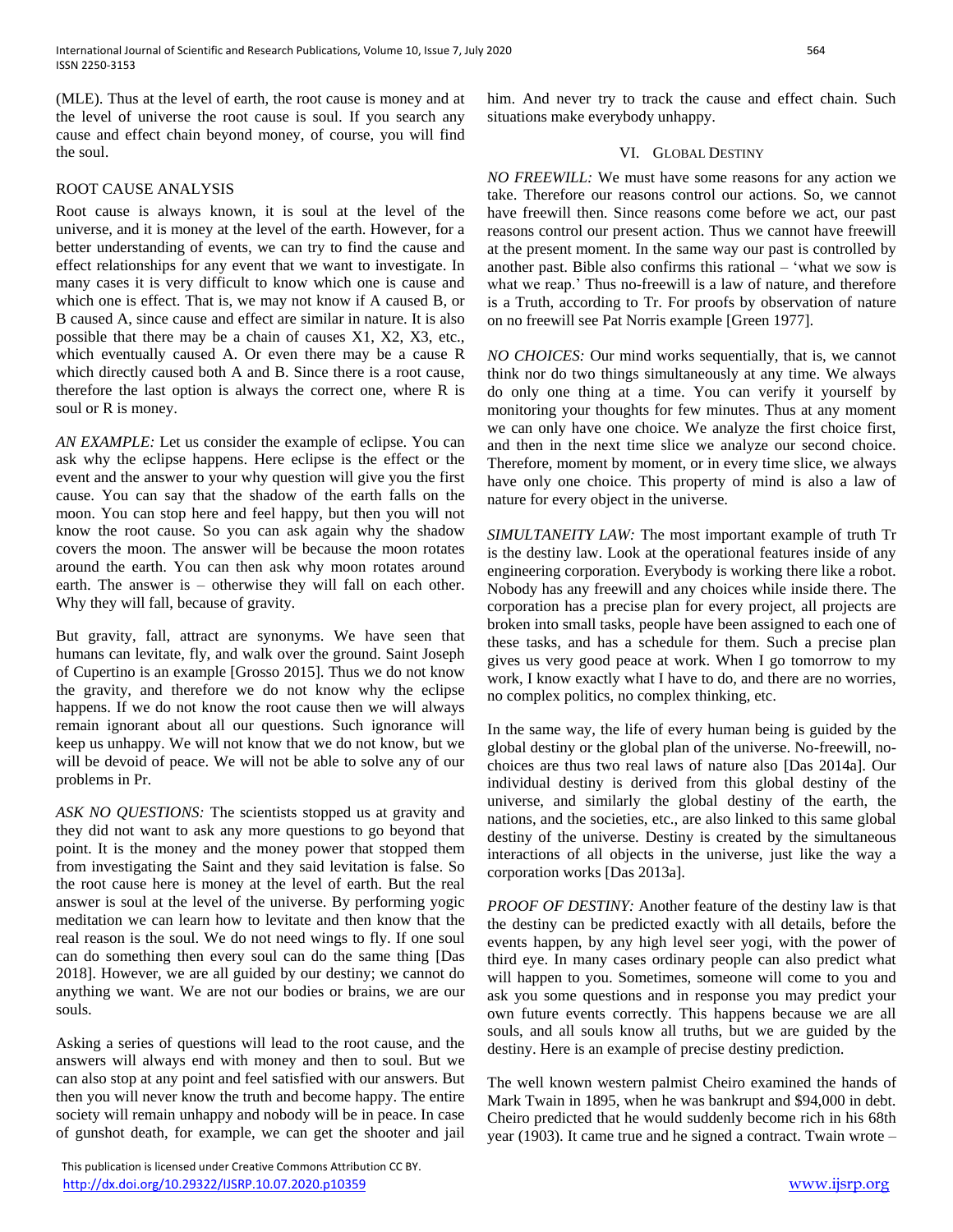'They guarantee me \$25,000 a year for five years, but they will yield twice as much as that for many a year, if intelligently handled [Twain 1915].' Cheiro was a high level yogi.

Quantum Mechanics (QM) says that you cannot predict anything correctly, because of their Uncertainty Principle (UP). But it has been proven that UP is wrong, it has invalid assumptions; see the details here in [Das 2013b].

Observe that this predictability is also quite natural. We can predict who is doing what at any time inside the corporation, because we know exactly the complete plan. The same will be true for the universe, every soul knows the exact plan, and therefore can predict the future also. This destiny is written in the memory of the universe, and any high level yogi with the power of third eye will be able to see this memory. Since destiny is precisely predictable and cannot be changed, because we neither have freewill nor have choices, God cannot exist and God has no role in our life.

Thus the global concepts, universal truths, laws of nature, destiny, MLE, and peace are all synonyms. Understanding any one of them implies the knowledge of all others. For many proofs of destiny and examples see the book [Das 2014a].

# VII. ETERNAL RECURRENCE

Eternal recurrence is a law of nature which was popularized in the west by the German philosopher Nietzsche [Das 2018]. Another name for it is the common statement – History repeats itself. It is a just beautiful name for periodicity of everything in nature, so common in electrical engineering and software engineering.

Eternal recurrence is a special feature of the destiny law. It says that similar events will happen or repeat periodically. Bible also says 'Whatever has happened will happen again.' The reason behind this law is that every life in the universe is periodic – birth, growth, death, dead period, and reincarnate – is one cycle. Eternal recurrences can happen for individuals, businesses, nations, and earth. Roman Empire, Mughal Empire, British Empire have gone through the similar phases. Ramayan War, Mahabharat War, WW2 also have high level similarities. Eternal recurrence cannot be avoided, we can only extend the period, by changing the environment with both Truth and MLE.

Eternal recurrence is a consequence of the principle that says a combination of periodic events will also be periodic. You can draw some periodic waveforms, add them together, and see that a new periodic wave will be generated with different and longer periods. Vedas say that even the entire universe also repeats, and from those graphs you will find it is quite natural too. Thus these periods of events can be 10, 50, 100 years, may be even 1000, million, and billion years long.

*MONARCH BUTTERFLIES* provide an excellent example of eternal recurrence [Bittel 2017]. They migrate from east coast of Canada to the west coast of Mexico, a 3000 mile journey. They cannot make it in one life, so they die, reincarnate, and continue with the same objective. Scientists have captured a bunch of

 This publication is licensed under Creative Commons Attribution CC BY. <http://dx.doi.org/10.29322/IJSRP.10.07.2020.p10359> [www.ijsrp.org](http://ijsrp.org/)

them, moved them, and released them in different places, but amazingly, they changed their directions to match the original path towards Mexico. This shows, reincarnation is valid for every object in nature, and we continue with the same objectives in the next life, from where it ended in the previous life. Gita also confirms this phenomenon of continuity of objectives in verse [G.5.23]. This is how software engineering is designed also.

Killing any human or regime change will not therefore solve any problem, since that person is a soul, and a soul cannot be killed. That person will reincarnate, will be guided by the destiny, and will continue working from the same state of mind when he died last time. Thus unless we change the environment to truth and MLE, the history will repeat the same falsehoods, and peace will remain unreachable.

## VIII. DEPENDENCE

In this subsection we show how Truth, Peace, and MLE are dependent on each other and why they are synonyms. Peace will come only when all problems of Pr will simultaneously vanish for all time and permanently. Thus peace and problems in Pr are related. Truth will be visible when falsehoods are eliminated or understood. Thus truth is related to falsehoods. MLE will eliminate both Pr and falsehoods.

# MLE AND PEACE

MLE will eliminate Pr and therefore will bring peace. We give some examples to show how Pr is eliminated under MLE.

*DISCRIMINATION:* This is one of the problems in the Pt list. At the present time we have CBE (central bank economy). We see that CBE cannot give us peace, we do not see any peace anywhere, and we have the problem list Pr. CBE means producing more wealth for the rich and forcing people to consume more for businesses to make more money for the rich. As we have explained before, using such process CBE cannot create rich without making others poor. On the other hand MLE can create rich without any kind of discrimination.

*NO DEMOCRACY:* CBE controls the governments by its lobbyists who use carrot and stick polices to control elected members of the governments around the world. Public uses the secret ballot but elected officials cannot use secret ballot. This way we can see that there is no democracy for people. CBE has ensured that the nations are controlled, by businesses using its money, and not by people. It is called the dysfunctional democracy. No secret ballot means no democracy. Thus it is the CB that creates wars, creates weapons of mass destruction, guns, and all the items in the problem list Pr. Again, the root cause for all activities of all nations is the same false money. Only MLE can stop this process and bring lasting peace in the whole world.

*LOSS OF QUALITY:* Now we do not care for the quality of the products, we care for money only. As an example, we created cars that kill 30,000 people per year in USA alone. We did not try to create safe cars; instead we created more businesses by providing car body insurance, accident health insurance, emergency health care hospitals, car parts and repair businesses, etc. MLE will eliminate all such unsafe engineering and bring peace, and yet manufacture cars.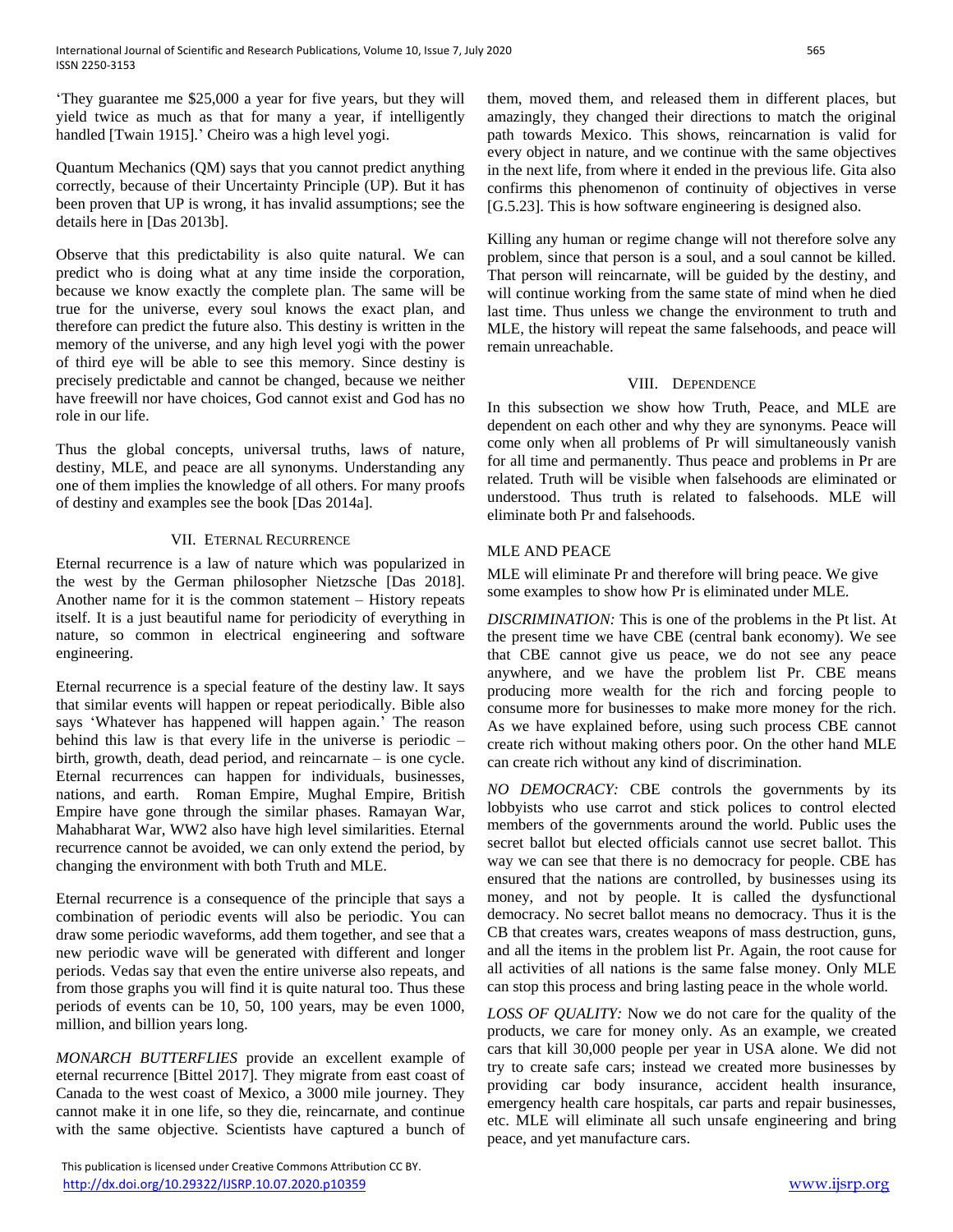Since everybody is forced to work for money, everybody is cheating everybody, including parents, husbands, wives, children, and therefore everybody has become selfish. There is no real love, respect, and sacrifice anywhere in this society. The consequence of such an environment is very severe. I am cheating myself, knowingly and also unknowingly. How can you expect peace in a society based on such deception? Every family is suffering, mentally, physically, and economically. Quality of life has degraded beyond all measures.

*LOCAL SOLUTIONS:* All local solutions for peace are bound to fail, because they are all controlled by falsehoods, like false money and false education. Our every action is corrupted by false money. Thus stopping a war alone will not solve all problems in Pr, and therefore cannot bring peace. Since MLE uses no money and therefore all Pr problems will vanish and will bring global peace.

Peace should not mean creating a positive environment for CBE business and economy. CBE business means creating poverty, creating pollution, and destroying planet. You cannot become happy by punishing people to remain poor, and displaced from their homes. Such CBE cannot give us peace.

We are all simultaneously connected and interactive. It is not just physical and economical connection. It is connection among all souls using their consciousness properties. Soul connections are more powerful than everything else. See the yogic power section of [Das 2018]. If anybody suffers then eventually everybody will suffer. Thus MLE is the only solution for eternal global peace. Only MLE can remove poverty, stop pollution, and stop all wars.

# TRUTH AND PEACE

We have listed several problems in Pr, all of which can create lack of peace to anyone and everyone. If you can remove all of them with certainty and permanently, only then we can have eternal peace on earth. But since we are inside the false environment we cannot ensure that any solution will give us permanent removal with certainty. We will see that only truth can give us real solution.

*IMPERMANENCE:* Our medical industry has the data to show that every disease has been cured by placebo medicine [Rankin 2012]. Medicine companies do not know why placebo works; and therefore they also do not know why medicines work. This shows that the truth is somewhere else: Medicines do not cure diseases; their effect is nothing but placebo effect.

We give injections to people to prevent influenza, but we have seen even after injection people get flu and even die with that disease. Thus there is no certainty that we have a solution, in fact we do not know of any solutions. Thus there is no permanent cure for any kind of diseases. Every now and then we see same problems reappear. These are essentially eternal recurrences in smaller periods. The situation is similar for all cases in the problem list Pr.

*GOALLESS:* Since we now realize that the entire environment of the present society is false, therefore we cannot have any peace under such a system and its management. We are all frustrated here, we do not know the goals of our lives, and we are all, including doctors, engineers, servicemen, etc., working for

 This publication is licensed under Creative Commons Attribution CC BY. <http://dx.doi.org/10.29322/IJSRP.10.07.2020.p10359> [www.ijsrp.org](http://ijsrp.org/)

somebody else and not for us. As a result we do not enjoy our work; we wait for vacations, holidays, etc, to find peace. We are forced to work; we are incompetent, because our education is false. We are not thinking, not searching for truth. If we search and find truth, we know we will become a victim of the Galileo phenomenon under CBE.

In a false environment everything, including all basic definitions must be false. Therefore the words like truth, peace, wars, love, caring, sacrifice, honesty, sincerity are all false and meaningless. If you know the truth, if you know that the truth is unique, universal, and eternal, only then you will realize the correct meaning of these words. Otherwise, even leaders will also not know the correct strategies for leaderships. Every time the leaders change, the rules will also change. But the laws of nature are unique and universal. Leaders will try different democracies, different economic systems, but the money power will steer everything in its own false direction, which is based on accumulation of wealth. People will not know what they are supposed to do, and the real peace will remain forever illusive.

*WE ARE SOULS:* If we can tell everybody that we are souls and not our physical bodies then that truth alone can make a significant impact on our understanding of all truths. Soul is the root cause of all causes at the level of the universe. People must verify and understand the concept of soul. The society will then automatically move towards lasting peace. Such fundamental truth about soul is missing in our life at present time on our earth and so we do not have peace.

## TRUTH AND MLE

*MLE* can eliminate falsehoods or make us understand the falsehoods. Once falsehoods are understood truths will automatically appear again.

Money is false, so money can be manipulated secretly and also openly to control anything and everything, including the truth. We have seen that there is no truth in the modern society under CBE. Truth and money are contradictory forces, since money represents false. Whatever we create using false money, must be false, because false can never become true. Thus without MLE truth cannot be seen and therefore peace cannot be achieved either.

The reverse is also true. MLE also cannot be achieved or maintained without a thorough understanding of truth. It is not necessary to give money to make somebody work. Everybody needs food and shelter, so people will work free to get them free. They will work according to their interests. We do not have to force them to work in areas that they do not need or like. They will work for truth, to discover truth that they enjoy. Somebody may want to sing all day, find new meaning of life through music, spread that information, and people will also enjoy. That will be his work. Thus MLE will work only when people will be allowed to work for truth.

Therefore MLE cannot be achieved inside a false environment. Thus a completely different education system must be used to train people to observe the nature. We are part of nature and we are immersed inside the laws of nature. Galileo was the only person in modern times, out of two billion people on earth, who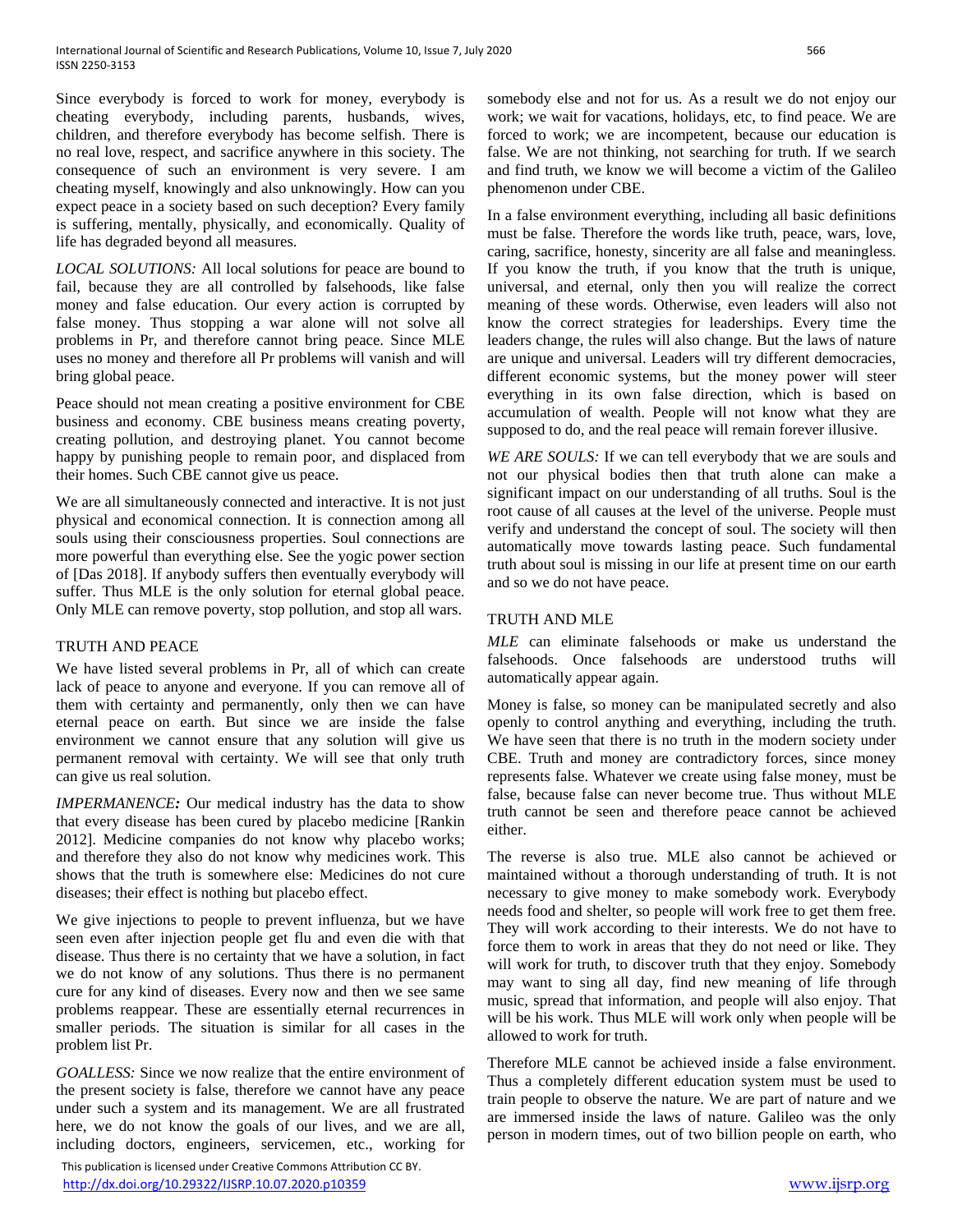saw the truth. A truth seeker must have the characteristics of Galileo: sincere, dedicated, and persistent in the pursuit of truth. Only MLE can support such characteristics.

## IX. GLOBAL PEACE

*ALLOW TRUTHS:* People must know the truths, the reasons behind all problems, the root cause, etc. Only the truth can establish the permanent global peace. Keeping truths hidden cannot bring permanent peace anywhere in the world. You never know - how much power a human soul has, and what is stored in the global destiny. Given equal opportunity anyone may come up to the task of implementing global peace by implementing MLE. Note that without MLE there will be no peace. Knowledge of such truths can trigger a new generation of souls and can create a new era for the global peace in near future.

*PAST FAILURES:* Local solutions cannot bring global peace. A piecemeal approach cannot even make any incremental peace, because we are living inside a false environment, and false can never become true. Such solutions will also never be sustainable. Great honors were given to many people in countries around the world. But do we see peace in those countries after 30-40-50 years? Do we have peace in South Africa, Israel, and Palestine? Things must be tuned with the laws of nature. Wars and Military are not the only things that destroy peace; creation of some of the problems in the list Pr is a much bigger way for slow and painful death of humanity.

*LESSONS LEARNED:* Formation of EU was one of the major achievements towards the global peace. But EU management, particularly by ECB, did not pay attention to create the environment for preventing the reemergence of problems in Pr. Thus ECB did not know the truth about eternal recurrence, and therefore economic objectives did not mature. Note that, just like the CEO is responsible for every activity of a corporation, similarly the CB is also responsible for every activity of the entire world economy.

Thus along with EU, which is a first step towards the one world order, we must also implement truths, or at least let the people know about the truths defined by Tr. Only then global peace can be achieved. Otherwise similar problems will come up, due to eternal recurrence, in similar forms in every few decades, and centuries, and peace will never happen. Loss of peace will appear in different forms, not necessarily as physical wars but as pollution, economic wars inside a country or between nations, spreading of diseases, natural disasters, etc. Therefore regime changes, as was done in EU, alone cannot bring peace. The ground work for MLE, which is truth, must be created also. Eternal recurrence should be considered as a major lesson from the events within the last hundred years. A reincarnated soul will not be able to perform the same activity if the CBE changes to MLE or truth is implemented globally.

# ELECTION FOR MLE

*MLE EDUCATION:* Without a thorough understanding of the truths Tr, peace cannot happen. Peace has a practical implication also, MLE must be implemented. MLE is the only natural economy [Das 2012a]. MLE represents the truth. Therefore

 This publication is licensed under Creative Commons Attribution CC BY. <http://dx.doi.org/10.29322/IJSRP.10.07.2020.p10359> [www.ijsrp.org](http://ijsrp.org/)

Peace, Truth and MLE are synonyms. Implementing MLE is the major requirement for creating a permanent global peace on earth. Propagating the truths about life and the universe is a necessity for understanding and sustenance of MLE.

The MLE concept should be debated and understood worldwide at various levels. It is necessary to propagate the idea to convince that MLE cannot harm anyone, including the riches. Universities should offer courses on the subject. MLE is the only real and natural economy, which obeys the laws of nature. Just like nature cannot hurt anyone, in the same way MLE also cannot hurt anyone. Just like nature allows any soul to become as powerful as it wants, like a galaxy, or the sun, similarly MLE also gives you equal opportunity to take your goals for the society to any heights.

*GRASSROOTS:* Organizations should be created to promote people to stand for election at local, state, and national levels. The mission of the candidates will be to implement the MLE once elected, in small steps, or on overnight. Modern technology can help to make the transition smoothly and peacefully.

MLE can be implemented secretly if desired, without even people knowing it. Only way the people will see the results is that there will be plenty of jobs, wherever you want to work, because employers will not have to pay for the salary. You can also start your own job easily, because people and resources will be free. Other methods are described in the MLE chapter of [Das 2018].

Within five years the power of truths will automatically stabilize the MLE process successfully. If required, all present day solutions to all problems of the CBE can be modified, extended, and implemented for MLE, with a little thought. Our global history for last 300 years provides many examples of efforts in vain. It is time that we follow the natural laws.

#### X. MYTHS ABOUT PEACE

If we do not have a meaningful definition of peace then we cannot create peace. Many institutions and prominent people say - you will get peace if you introduce education, remove corruptions, create democracy, implement equality, create action plans, stop wars, etc.

But we have shown that education is false and therefore this education cannot give you peace. Corruption cannot be eliminated unless we remove money, because money itself is false, and therefore is the source of all corruptions. We do not want equality, we want equal opportunity. Equality is discrimination in disguise, because no two objects in nature are equal. We also know that there is no democracy in the world, because there is no secret ballot in any capitol of any nation. Public ballot for elected officials invalidates the concept of secret ballot for people. Our elected representatives in the capitol are controlled by the CB using the carrot and stick policy through their lobbyists. No action plan for peace can work in the false environment; money will destroy it eventually, the effort will be wasted. Wars are inevitable in a false environment, because falsehoods will create suppressor and suppressed among nations.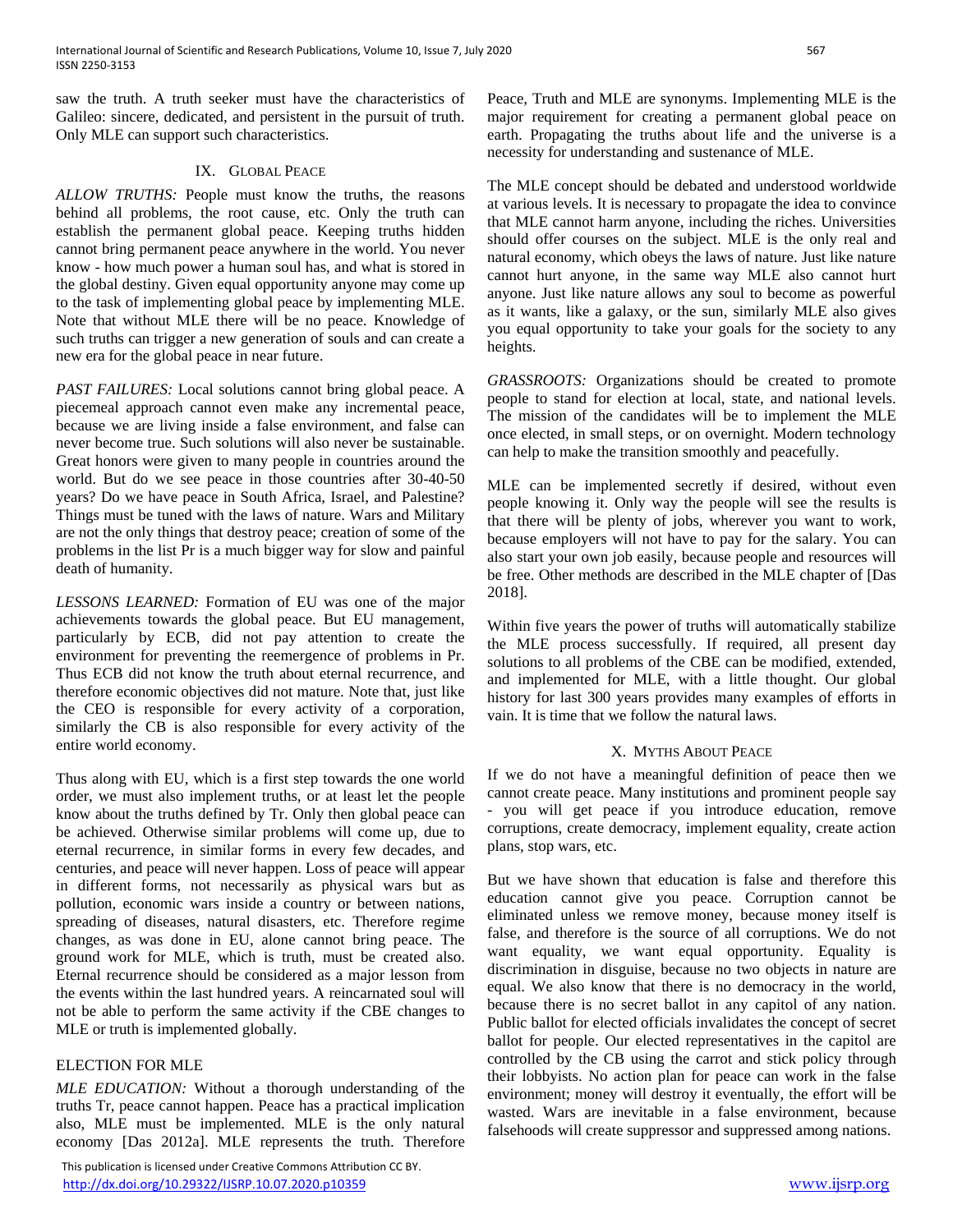There is no peace in the world now. In USA, California is burning with wild fire; and there is severe flood, tornado, hurricane, earth quakes, gun violence, large scale incarcerations, drug addiction, etc., in other parts of USA. In EU we see instability in Portugal, Spain, France, mismanagement due to Brexit, Grexit, migration problems, racism, etc. There is wild fire and earth quake in Australia, and in many places we see volcano and mud slides, rise in ocean water level, etc. It is not just the war that is creating absence of peace; earth itself is not in peace. Over and above we have added global pandemic due to corona virus now.

No local solution or prevention of wars can bring global peace, not even local peace, because the world is integrated. We must establish the truth and implement the MLE to bring peace; no other way can give us global peace. If we do not take proper action then the earth will take action, environment will be polluted, and we all will be destroyed.

## XI. GLOBAL WAR FOR PEACE

Death and reincarnation is a periodic law of nature. Even the entire universe dies and reincarnates as a result of this periodicity. So the present society will also eventually die just like it happened for all past empires and societies. But by implementing truth and MLE we can bring peace and extend life. We present some history of wins, losses, and the inevitable events.

*VEDIC WARS:* Vedas describe two major wars, one in Ramayan period and the other one in Mahabharat period. There was probably a million year gap between them. In both wars all powerful kings were killed, millions of people were killed, and billions were rescued. Each war was led by one very high level seer yogi, and a new long peaceful period was established, based on Truth. The book [Das 2014a] describes some high level and detailed level similarities between the two wars. They justify the Bible statement 'There is nothing new under the sun'.

*MODERN WARS:* Professor Carroll Quigley, mentor of the US President Bill Clinton, wrote in his classic book Tragedy and Hope [Quigley 1966], that 'the financial system has a goal to implement a unified system all over the world'. Along that line, during the WW1, it was planned and claimed that this war would be the war to end all wars. But that goal was not achieved. WW2 was pretty successful in creating EU, and virtually eliminated wars in major parts of the world. Many kings were killed, millions of people were killed, and billions of people were rescued from the European colonies. EU was the first successful local approach for One World Order. But unlike the Vedic wars, the fundamentals were not changed, the truth Tr was not established.

Then the wars were started in the remaining parts of the world. Again many kings were removed or killed; CB was established in those countries. Wars are still continuing but the mission has been accomplished – unified financial system (CBE) is in place in those countries. But this time also truth was ignored. As a result the nationalism, dismantling of global approach, antimigration, local views, border walls, etc., have resurfaced in the

 This publication is licensed under Creative Commons Attribution CC BY. <http://dx.doi.org/10.29322/IJSRP.10.07.2020.p10359> [www.ijsrp.org](http://ijsrp.org/)

world again, including in the EU, which WW2 claimed to have solved. Thus eternal recurrence happened, history was repeated again, but there was no long peaceful period. Unless truth Tr is established peace will never come.

*TWO NATIONS:* All but two nations do not have western style central bank: North Korea and Iran. As a result war drums are beating against them. But if we can implement MLE then these upcoming wars can be avoided, and they will also automatically implement MLE. Otherwise the war will be inevitable. This war will most likely be a nuclear war and many people will die but still peace will not come, because all the problems of Pr will still be there. Although deaths do not really matter, because we are all souls, souls cannot be killed, we will all reincarnate, and this will still be a part of the global destiny. But in every life people will continue to suffer with no peace in sight.

*THERE ARE INDIVIDUALS* among us who have succeeded in achieving peace. They have good health without visiting any doctor. There are people who die peacefully without suffering. There are yogis among us who can heal other people. There are people who get cured by placebo medicine. Even placebo surgery also works for many. All of them knew the truths and experienced them in their lives also. We must increase the population of such people by spreading the universal truths to everybody to bring global and ever lasting peace.

*GREAT FAILURES:* On the other hand, because of falsehoods, we see great failures in implementing peace at larger scales. Most notable is Gandhi's failure to free India from the British rule even after a long sustained non-violent opposition for decades. Similar is the failure of the worldwide occupymovements of 2011 that started around the Wall Street as a grassroots phenomenon. Failure of war on poverty movement is another major example. Victor Hugo described poverty 150 years back, in his book Les Miserables, but that poverty is still there in the same way. It has now spread all over the world, and the wealth gap is still increasing. We can give trillion dollar tax cut for the rich, but we do not want to give trillion dollars to eliminate poverty, even though money is free.

*SUPPRESSOR AND THE SUPPRESSED:* The fact is that - never in the history of the world, a suppressed community was successful in their liberation from their suppressors, without an active support from someone in the suppressor community. Freedom of African-American slaves, freedom from South African apartheid, etc., are such examples of support from the suppressors. But these results are still not permanent solutions for peace, because falsehoods remained. We have only transformed one problem to another. This suppressor and suppressed concept is valid even between nations, between businesses, inside a business, inside governments, and even inside homes.

*TRUTH IS A MUST:* The above examples illustrate the point that under falsehoods no peace efforts, grassroots movements, unified financial system (CBE), or wars can succeed. We must spread the truth to the level of societies and nations. To know the truths clearly, we must also know the falsehoods. We have shown that everything in our world is false now. Most of our teachers do not know the truths; therefore the students and the people cannot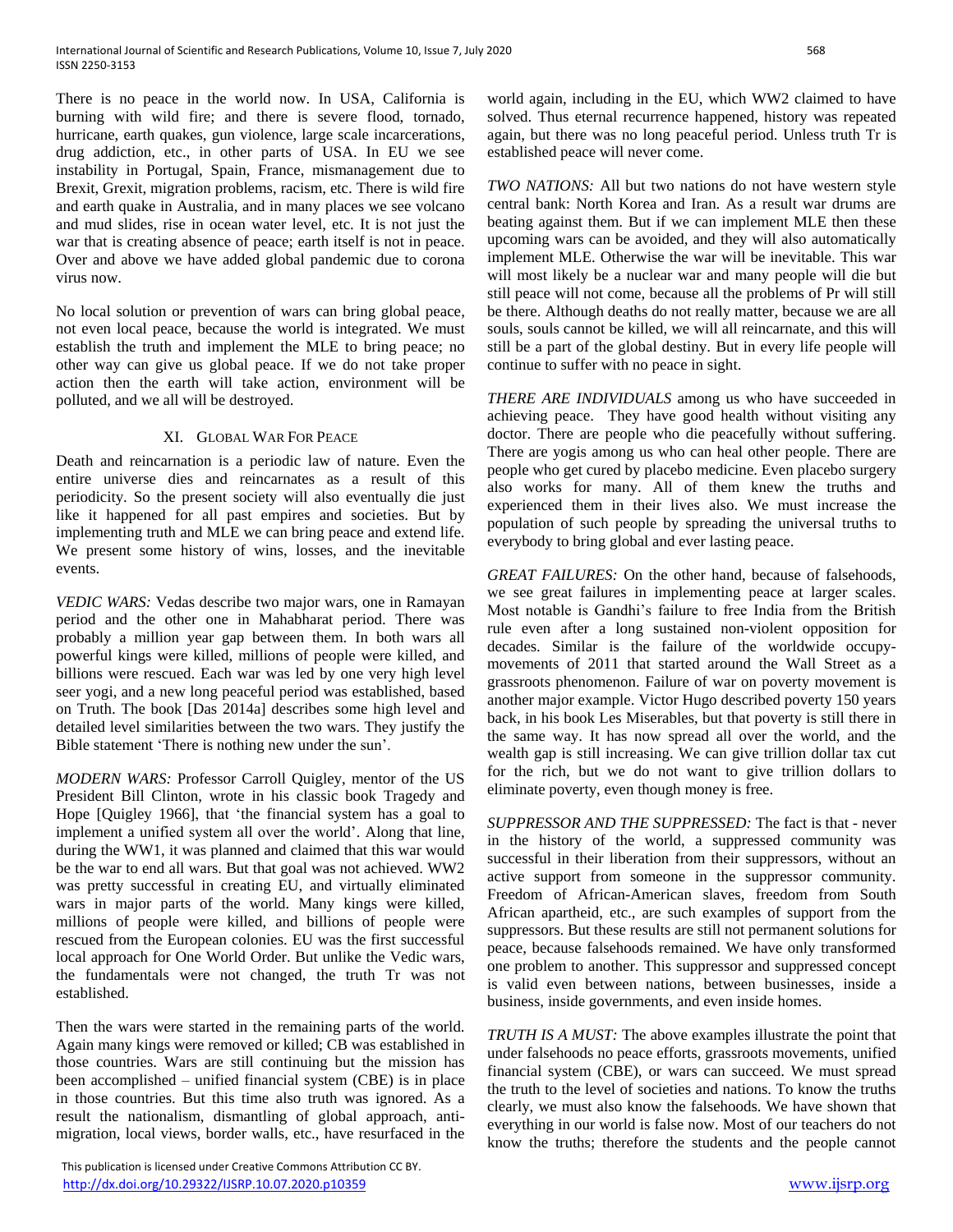know the truths also. In such environment only those who seek the truth can know the truth. All truths are known, and are there on the internet. Everybody will know them only when the environment is corrected.

*THE RICH,* it seems, really do not know the fundamental truth that - you cannot become rich without making me poor. As mentioned before, there is no win-win situation, win-lose is a law of nature. Thus under the CBE (central bank economy), all economic activities are designed to rob wealth from the people [Das 2014a]. But under MLE the rich can remain rich, become even richer, but equal opportunity and democracy will be available for everybody. Once understood, the rich can play a major role in spreading the truths.

*BIGGEST WAR:* Milton Friedman, a Nobel laureate in economics, said [Friedman 2006] – 'How to get rid of the CB is an unsolved problem of the day'. And he is very correct. Therefore one greatest hope for peace is that one day the CB will switch from CBE to MLE on its own as a part of its own destiny. If we cannot switch to MLE peacefully, then another high level yogi will have to take birth, just the way Vedas have mentioned, and also as a consequence of eternal recurrence, to create another major world war, far bigger than what we have seen before, to produce One World Order, establish the truth Tr, implement MLE, and emancipate billions of people who are suffering from the problems in Pr.

We should realize, as mentioned, that regime change cannot solve the problems, because a soul cannot be killed. We will reincarnate with our past characteristics at the time of death. Eternal recurrence will happen, to destroy the peace, because we did not eliminate the falsehoods. Truth and MLE must be implemented together for eternal peace to happen.

The next global war, if it becomes required, would likely be devastating. And until then the present status will continue, pollution will grow, poverty will increase, racism will be on the rise, incarceration in jails will fill up every nation, equal opportunity will be prevented, and increasing the wealth gap will severely destroy our population. That is, each item in Pr will remain and become only more severe.

#### XII. CONCLUSIONS

No human being, society, or nation is isolated on our earth and from the universe. They are all interconnected by two means: (1) by using the consciousness property of their individual souls at the level of universe and (2) by the money and money power originating from the same single source, the central bank (CB), at the level of earth.

Therefore no isolated local solution for peace will ever work. Valiant efforts were given by many political leaders, institutions, and individuals for decades, but the peace still remained an illusion only. This article presented an unified approach based on the root cause and the laws of nature that can give global peace all at once and simultaneously all over our planet. This concept should be understood, propagated, and systematically pursued.

 This publication is licensed under Creative Commons Attribution CC BY. <http://dx.doi.org/10.29322/IJSRP.10.07.2020.p10359> [www.ijsrp.org](http://ijsrp.org/)

Eventually, one day this effort will bring the desired result. The result can be achieved immediately, if you can implement it now.

As long as money is there peace cannot happen, because falsehoods will remain. Thus MLE must be implemented for global and eternal peace. But MLE cannot be implemented without implementing the truth. Thus truth is required for MLE which in turn is required for eternal global peace.

#### DECLARATIONS

#### *ABBREVIATIONS*

MLE: Moneyless Economy CB: Central Bank CBE: Central Bank Economy ECB: European Central Bank WW: World War

## *ACKNOWLEDGMENT*

There was an email forum which helped this author in many different ways in his research. Without their active help this project could not have reached at its present level. Almost all of the members had PhD degrees in their respective fields. They were author's colleagues, friends, and relatives. They worked in various corporations and universities in US and abroad. All of them were significantly better than this author. This author remains deeply indebted to them. The group became inactive once the major parts of the project were completed.

#### **REFERENCES**

- 1. Bittel, J. (2017). Monarch Butterflies Migrate 3,000 Miles—Here's How. Published October 17, 2017.
- 2. Das, S. (2011). Federal Reserve's Plan to Transfer Wealth. Conference Proceedings NBEA, Philadelphia.
- 3. Das, S. (2012a). Moneyless economy, The business review, Cambridge, Vol. 20, No. 1, Summer, 2012, pp. 17-25. Awarded Best Paper.
- 4. Das, S. (2012b). Rethinking Embedded System Design. Int J Engg. Vol 6. Issue 2.
- 5. Das, S. (2013a). A scientific theory of destiny, Global Journal of Science Frontier Research, Mathematics and Decision Sciences, Volume 13 Issue 8 Version 1.0 Year 2013.
- 6. Das, S. (2013b). Assumptions in Quantum Mechanics. International Journal of Theoretical and Mathematical Physics, 3(2): 53-68 DOI: 10.5923/j.ijtmp.20130302.02. (2013)
- Das, S. (2014a). Soul Theory website. https://theoryofsouls.wordpress.com/, 2014. Free ebook on the internet.
- 8. Das, S. (2014b). Michelson–Morley experiment proves light speed is not constant. Physics Essays, 27-1.
- 9. Das, S. (2017). Vedic theory of everything. International journal of scientific & technology research, Vol 6, Issue 1, January 2017.
- 10. Das, S. (2018). Soul Theory, An ebook, pdf. Free on the internet, [https://www.academia.edu/8587620/Soul\\_Theory\\_A\\_Book](https://www.academia.edu/8587620/Soul_Theory_A_Book)
- 11. Das, S. (2019). A comparison of modern science with Vedic science, *Research and science today,* No 1(17).
- 12. Friedman, M. (2006). ―Abolish the Fed. May, 2006, http://www.youtube.com/watch?v=JL3FT0O4kYg&feature=related
- 13. Green, E. and Green, A. (1977). Beyond Biofeedback. USA: Merloyd Lawrence Book, 368 pages, 1977.
- 14. Grosso, M. (2015). The man who could fly: St. Joseph of Cupertino. History's Most Outstanding Case of Levitation, Witnessed by Multitudes, Expert Discusses, 2015. [https://www.theepochtimes.com/historysmost-](https://www.theepochtimes.com/historysmost-outstanding-case-of-levitation-witnessed-by-multitudes-expert-discusses_1413136.html)